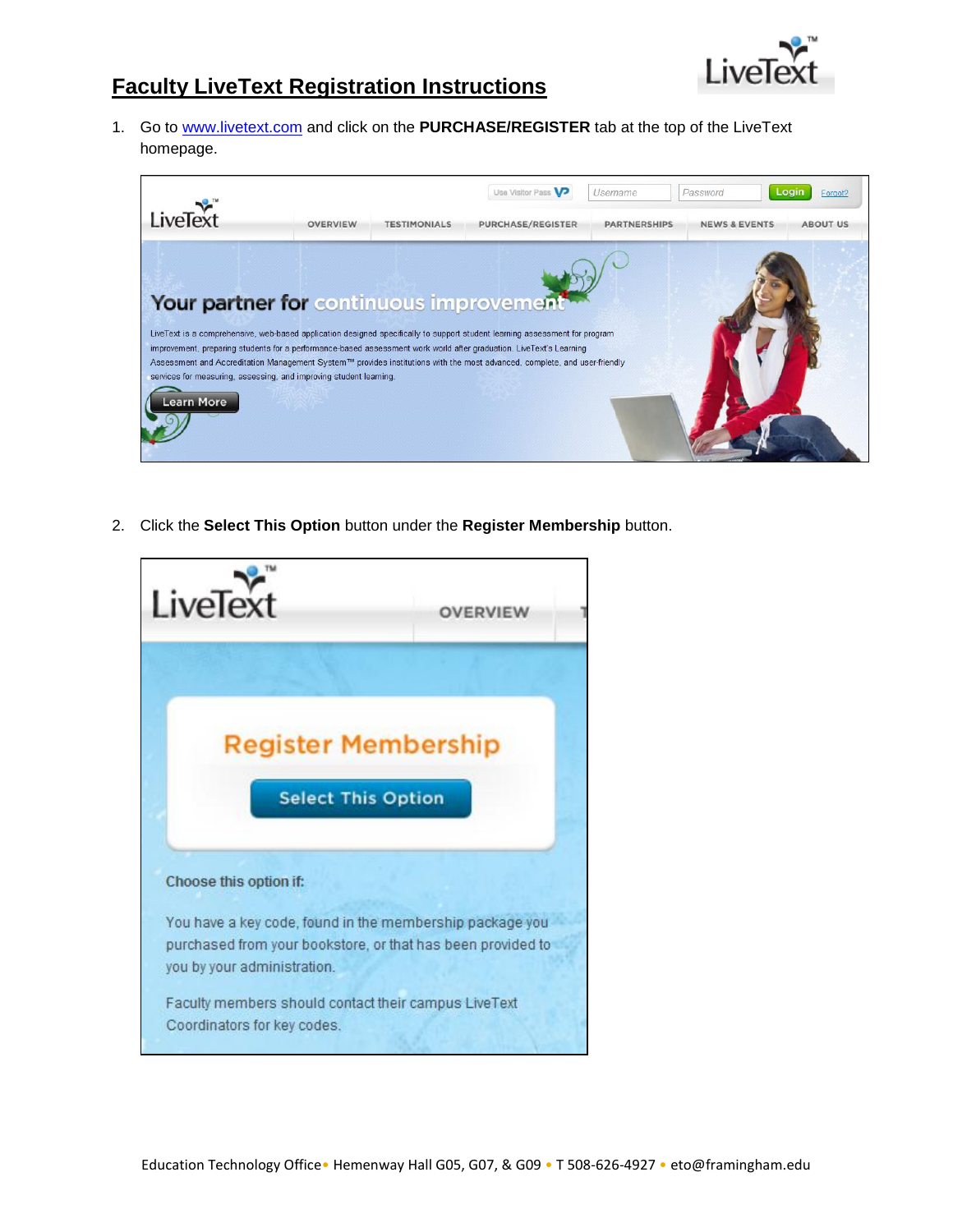3. The registration form opens below. STEP 1: Choose your role and select the radio button for **Faculty Member.** 

| <b>Register Membership</b><br><b>SELECTED</b>                                                                                                                                                                                                                           | <b>Purchase Membership</b><br><b>Select this Option</b><br>Choose this option if:<br>You are a student who has not purchased a LiveText<br>package from your campus bookstore. You will need to<br>purchase a LiveText membership online in order to register<br>your membership. |  |
|-------------------------------------------------------------------------------------------------------------------------------------------------------------------------------------------------------------------------------------------------------------------------|-----------------------------------------------------------------------------------------------------------------------------------------------------------------------------------------------------------------------------------------------------------------------------------|--|
| Choose this option if:<br>You have a key code, found in the membership package you<br>purchased from your bookstore, or that has been provided to<br>you by your administration.<br>Faculty members should contact their campus LiveText<br>Coordinators for key codes. |                                                                                                                                                                                                                                                                                   |  |
| <b>STEP</b><br><b>Choose your Role</b>                                                                                                                                                                                                                                  | Student<br><b>Faculty Member</b><br>$\circ$                                                                                                                                                                                                                                       |  |

4. STEP 2: Enter the 7 character key code that was provided to you.



5. STEP 3: **Register Your Faculty Membership.** Please complete your profile to the best of your ability. Name, Date of Birth, and Institution and Personal Email Addresses are required fields.

| <b>Personal Information</b>                                                                                                  |                 |                                          |
|------------------------------------------------------------------------------------------------------------------------------|-----------------|------------------------------------------|
| <b>First Name</b>                                                                                                            | M.I. (optional) | <b>Last Name</b>                         |
| Date of Birth<br>v<br>$\checkmark$<br>$\checkmark$<br>Month<br>Date<br>Year (optional)<br>Email address Why do we need this? |                 |                                          |
| <b>Institution Email Address</b>                                                                                             |                 | <b>Confirm Institution Email Address</b> |

Education Technology Office• Hemenway Hall G05, G07, & G09 • T 508-626-4927 • eto@framingham.edu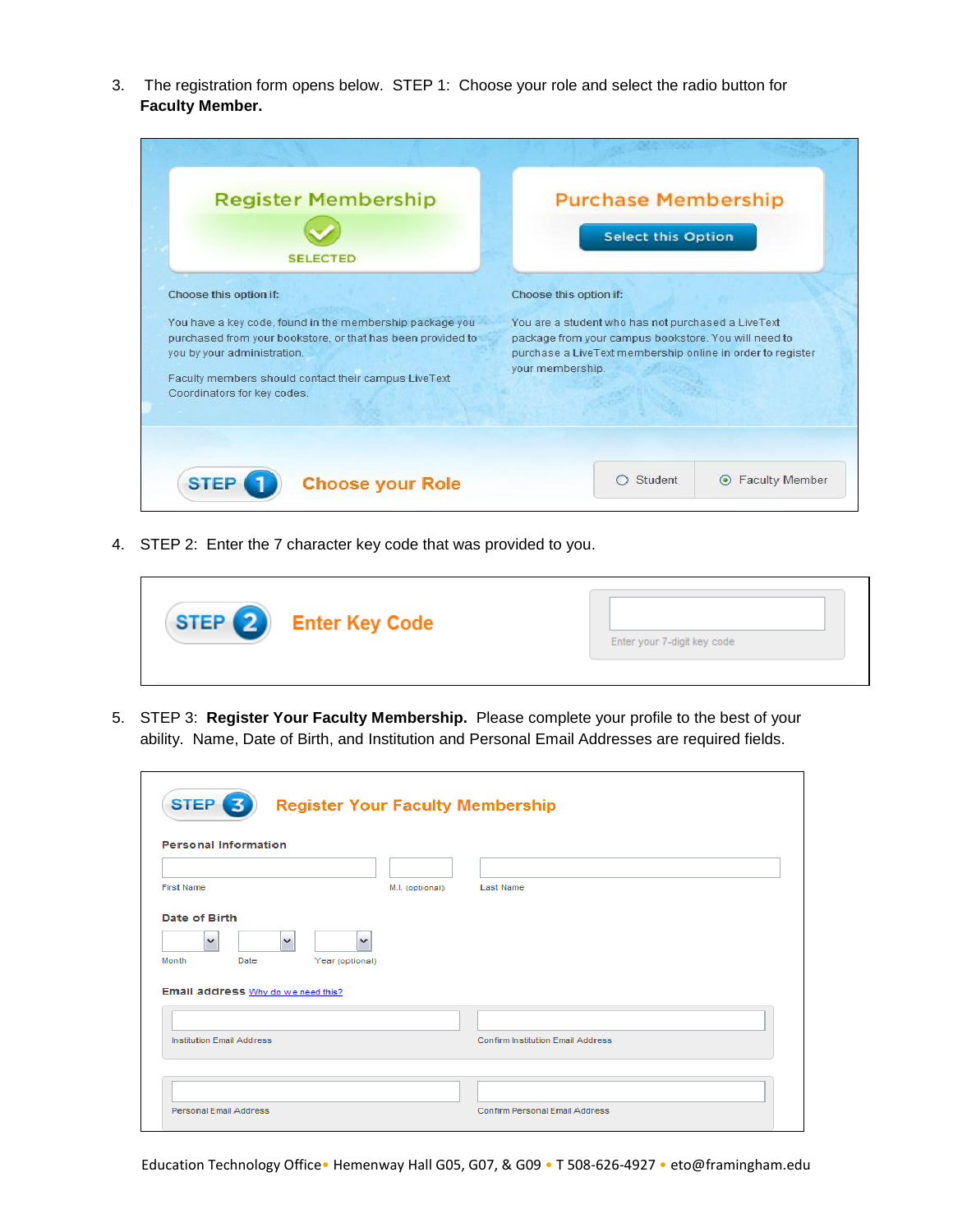6. **Step 4: Create Your LiveText Membership Account.** You will be prompted to create a unique username and password. When creating a username, the name will be compared to all LiveText users. If you receive the message "Username is already taken", you will have to modify your username.

Select a security question from the dropdown menu. This may used in the username/password recovery process.

Select the **Terms of Service** check box and Click the **Register My Membership Account** button to complete the registration process.

| STEP <sup>(4)</sup><br><b>Create your LiveText Membership Account</b>                                                                                   |                                                                    |
|---------------------------------------------------------------------------------------------------------------------------------------------------------|--------------------------------------------------------------------|
| Create Username (Must contain at least 4 characters, case insensitive)                                                                                  |                                                                    |
| Choose a Password (Must contain two of these: uppercase letters, lowercase letters, and numerals)                                                       |                                                                    |
| <b>Enter Password</b>                                                                                                                                   | Confirm Password                                                   |
|                                                                                                                                                         |                                                                    |
| Security Question                                                                                                                                       | v                                                                  |
|                                                                                                                                                         |                                                                    |
| Answer (May not be same as hint. 1 character minimum, case insensitive)                                                                                 | Hint (May not contain answer. Should allow you to remember answer) |
| I hereby verify that the above information that I have entered is correct and that I have read, understand fully, and agree<br>to the Terms of Service. |                                                                    |
|                                                                                                                                                         | <b>Register My Membership Account</b>                              |

7. **Account Activation completed.** After successfully completing the registration process, LiveText will display this screen with your newly created username and password. Your login information will also be sent to the personal email address provided during account registration.

|                                 | You have successfully activated your LiveText membership account. |
|---------------------------------|-------------------------------------------------------------------|
|                                 | Below is your account information summary.                        |
| Username:                       |                                                                   |
| Password:                       | (click to reveal)                                                 |
| <b>Membership Type: faculty</b> |                                                                   |

Education Technology Office• Hemenway Hall G05, G07, & G09 • T 508-626-4927 • eto@framingham.edu